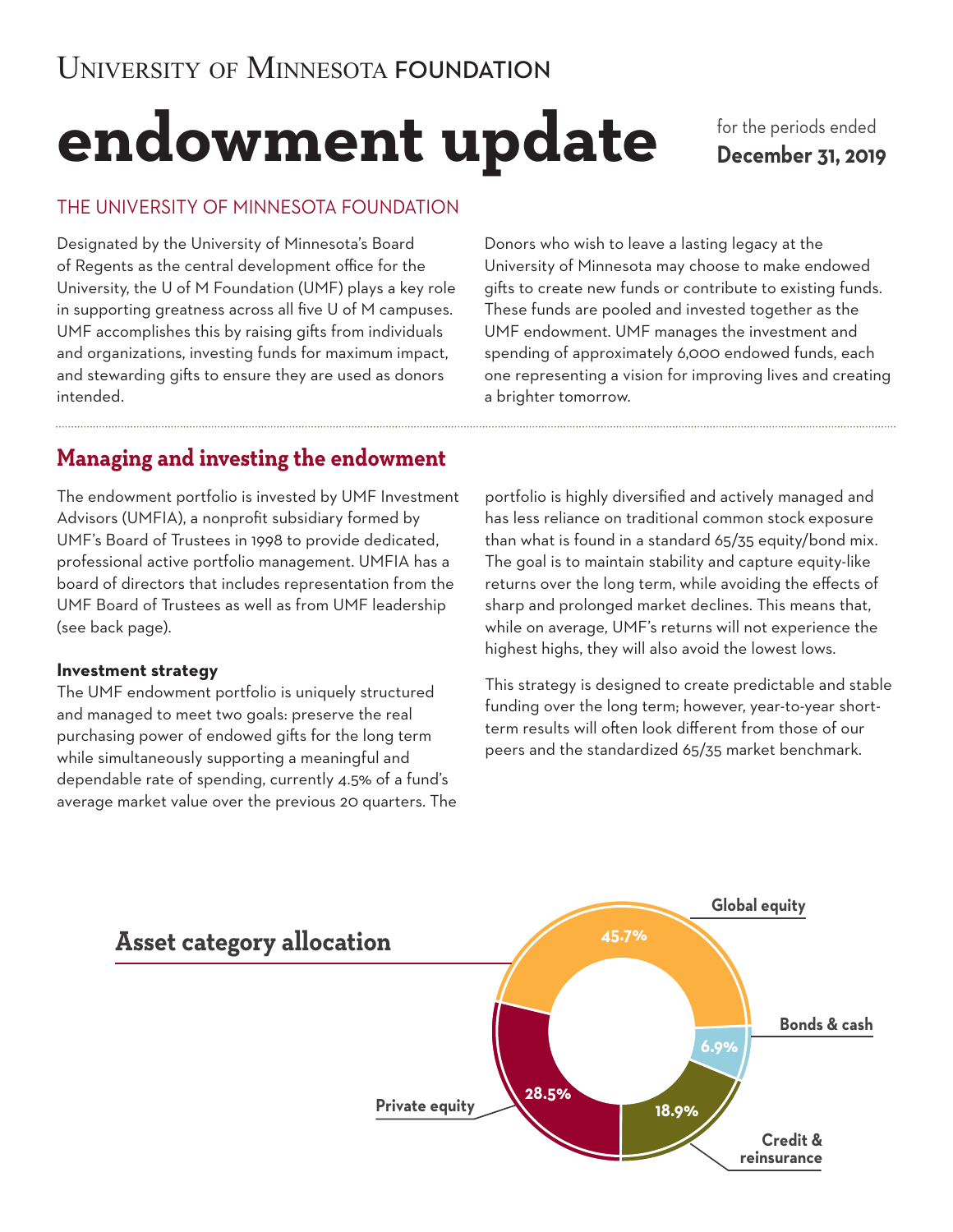#### **How has the UMF endowment performed over the long term?**

The UMF endowment has performed well over the long term, making it possible for funds to provide predictable and stable funding to support their designated programs. The chart below shows the growth of \$1 invested in the endowment in 1990 compared with the Foundation's investment goal and a 65/35 market benchmark. Since the inception of UMFIA, our portfolio return has exceeded market benchmark returns by +2.4% annually, with less downside risk.



# **Investment results**

*For the periods ended December 31. Total value of UMF endowment: \$2.6 billion.*

| Year                                   | <b>Actual</b> | Goal | <b>Policy</b><br>Benchmark <sup>1</sup> | 65/35<br>Benchmark <sup>2</sup> |
|----------------------------------------|---------------|------|-----------------------------------------|---------------------------------|
| 1-Year                                 | 17.0%         | 7.4% | 16.8%                                   | 20.2%                           |
| 5-Year                                 | 7.7%          | 6.9% | 7.0%                                    | 6.7%                            |
| 10-Year                                | 8.7%          | 7.0% | 8.2%                                    | 7.2%                            |
| <b>Since</b><br>inception <sup>3</sup> | 7.8%          | 7.9% | 6.9%                                    | 5.4%                            |

<sup>1</sup>**The policy benchmark** helps measure how well UMFIA is implementing its investment policy. Its components and asset class weightings are based on the portfolio's asset allocation policy.

<sup>2</sup>**The 65/35 market benchmark** is a weighted blend of stock and bond indices (65% equities and 35% bonds).

<sup>3</sup>**January 1999**.

The investment goal is to achieve an annualized return of 5% in excess of inflation in order to cover the 4.5% spending rate as well as administrative fees. For the one-year period ended December 31, 2019, the endowment pool returned +17.0%. This performance lagged the one-year market benchmark return of +20.2%, due primarily to UMF's long-term investment strategy, which relies less on common stock exposure than the market benchmark.

#### **Administrative fees**

The UMF Board of Trustees establishes fee policies with the objective of keeping fees low to reflect a strong commitment to administrative efficiency. The current annual fee on endowment funds is 1% of the fund's market value. For quasi-endowments, the annual fee is 1.5% of the fund's market value. These fee rates have not increased since 2008.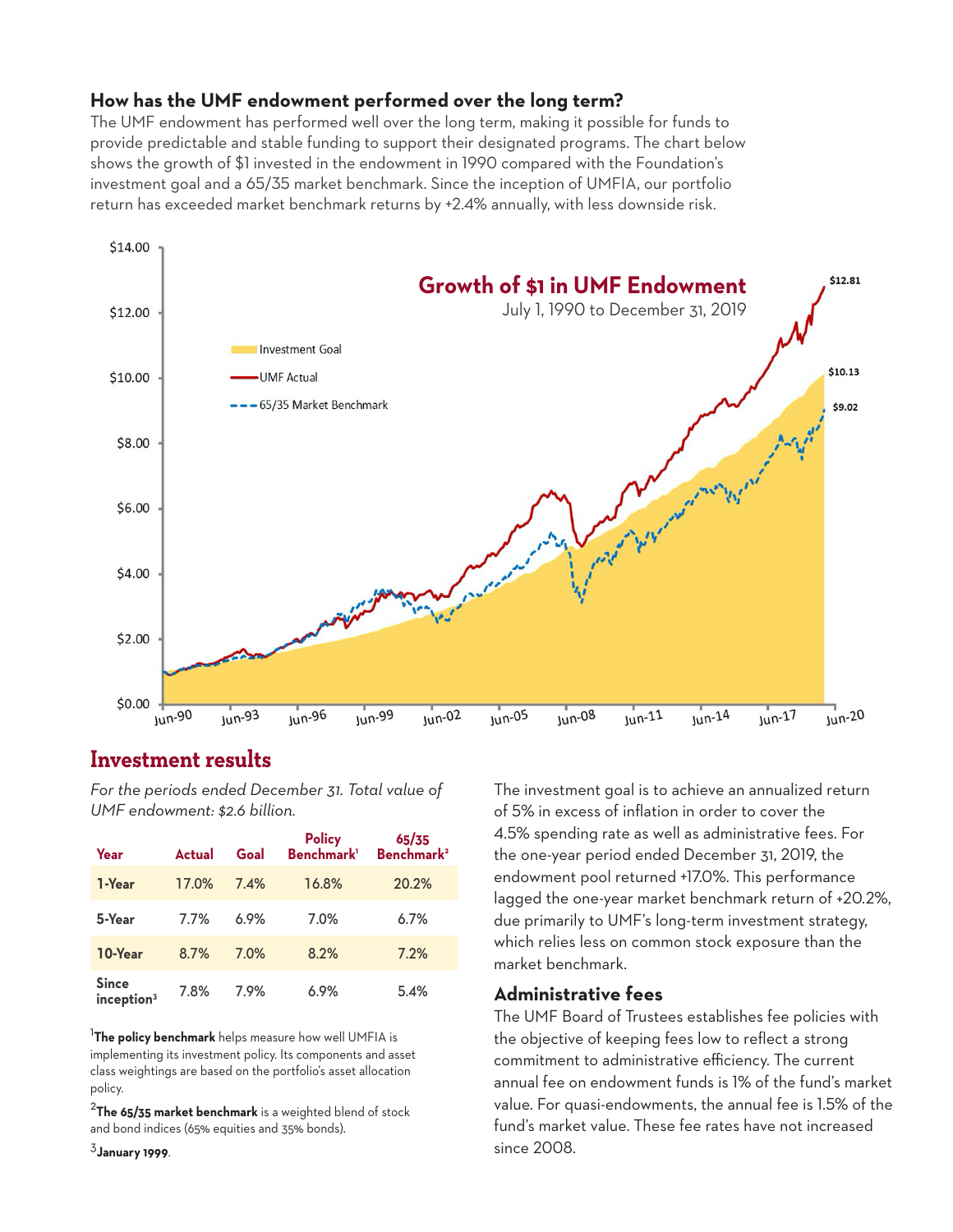# **UMF performance compared to our peer group**

The chart at right illustrates UMF's performance relative to our peer group: college and university endowments with assets greater than \$1 billion.

UMF's long-term investment strategy will frequently generate one-year returns that will be in the outer quartiles—either high or low—of the distribution of peer returns. More meaningful comparisons are found over the three- to five-year periods, when this variation declines.

# Performance vs. peer group<sup>4</sup>

*As June 30, 2019. Please note that the investment results shown on the preceeding page are as of December 31 and will differ from the values reflected here.* 

![](_page_2_Figure_5.jpeg)

# **Spending the endowment**

## **What is the endowment spending policy?**

The UMF Board of Trustees establishes the endowment spending policy. The current spending rate is 4.5% of a fund's trailing average market value over the previous 20 quarters (5 years). These dollars, called the fund's "payout," are transferred to a spending account and made available each year to support the fund's designated program. Funds designated as quasi-endowments allow spending of up to 20% of fund value annually.

## **Honoring donor intent**

One of UMF's most critical responsibilities is to ensure that gifts are used in accordance with donor intent. Stringent controls are in place, and UMF staff work in partnership with the U of M units to monitor funds and optimize the utilization and impact of gifts for their designated purposes.

**Endowment funds and cash gifts provided \$211 million in funding to fuel greatness at the U of M in fiscal year 2019**